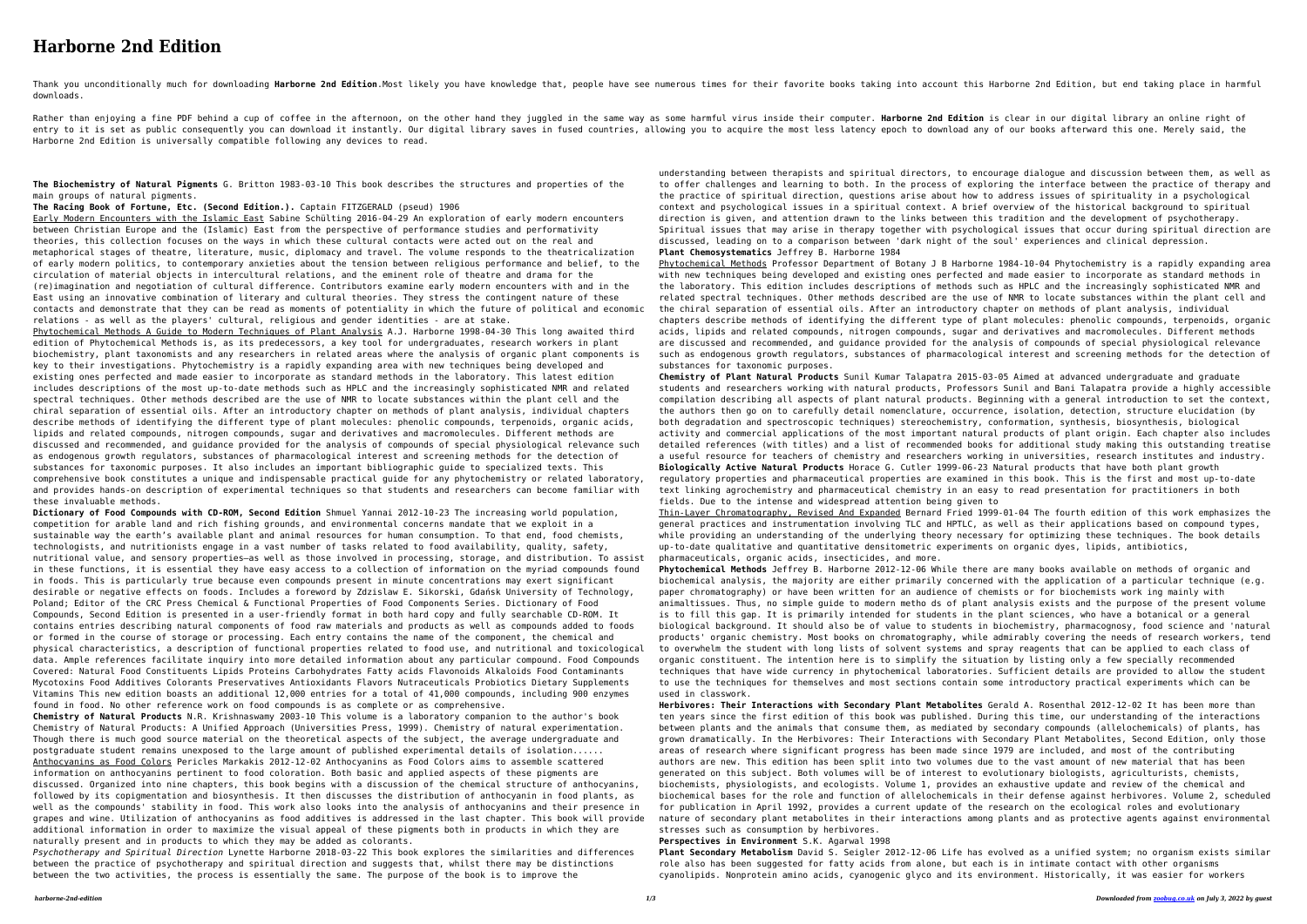sides, and the non-fatty-acid portion of cyanolipids also are in various disciplines to delimit artificially their respective incorporated into primary metabolites during germination. areas of research, rather than attempt to understand the entire Secondary metabolites of these structural types are accumu system of living organisms. This was a pragmatic and neces lated in large quantities in the seeds of several plant groups sary way to develop an understanding for the various parts. where they probably fulfill an additional function as deter We are now at a point, however, where we need to investi rents to general predation. gate those things common to the parts and, specifically, those The second type of relationship involves interaction of things that unify the parts. The fundamental aspects of many plants with other organisms and with their environment. Bio of these interactions are chemical in nature. Plants constitute logical interactions must be viewed in the light of evolution an essential part of all life systems; phytochemistry provides ary change and the coadaptation, or perhaps coevolution, of a medium for linking several fields of study. Harborne and Its Surroundings ... Second Edition James KENWARD (F.S.A.) 1885

**Phytochemical Dictionary** Basant Puri 1998-12-16 A vast array of natural organic compounds, the products of primary and secondary metabolism, occur in plants. This dictionary provides basic information, including structural formulae, on plant constituents. It profiles over 3000 substances from phenolics and alkaloids through carbohydrates and plant glycosides to oils and triterpenoids. For each s

*Horticultural Reviews* Jules Janick 2011-01-11 Horticultural Reviews presents state-of-the-art reviews on topics in horticultural science and technology covering both basic and applied research. Topics covered include the horticulture of fruits, vegetables, nut crops, and ornamentals. These review articles, written by world authorities, bridge the gap between the specialized researcher and the broader community of horticultural scientists and teachers. **Handbook of Phycological Methods: Volume 4** Phycological Society of America 1985 A comprehensive treatment of methodologies in the rapidly advancing field of marine benthic algal ecology.

Flavonoids in Health and Disease, Second Edition Catherine A. Rice-Evans 2003-05-20 Revised and expanded, this blueribbon reference emphasizes the latest developments in the identification, utilization, and analysis of flavonoids for the prevention of disease and maintenance of good health. The book examines the processes involved in the absorption, metabolism, distribution, and excretion of these compounds and the impact of biotransformation on flavonoid function.The Second Edition contains new discussions on the potential of dietary flavonoids to attenuate neurological dysfunction and degeneration, developments in gene expression and genomics for identification of therapeutic targets and markers of disease, and the mechanisms regulating flavonoid bioavailability.

*Foodborne Disease Handbook, Second Edition,* Y. H. Hui 2000-10-20 A study of foodborne disease, focusing on plant toxicants. This second edition contains new chapters on poison centre management of exposures to plant and mushroom toxins; medical management of plant poisoning; prevention and management of plant toxicants in livestock; Clavicepis; mushroom biology, epidemiology, poisoning and medical management; fungi in folk medicine; and more.

**Herbs, Spices, and Medicinal Plants** Lyle E. Craker 1990-02-01 As in previous volumes, readers will find a multidisciplinary forum for communicating knowledge related to the botany, horticulture, and pharmacology of herbs, spices, and medicinal plants. While magical and mystical powers have been associated with these plants through the ages, continued investigations in such areas as production, nomenclature, uses, chemical constitution, and dynamics help elucidate the affiliated chemical and physical processes that contribute to their unique flavor, fragrance, pharmacological, and other bioactive properties. This collection of articles examines the potential of natural products as pesticides, the richness of the Chinese Pharmacopeia, the similarities of Eastern Asian and Eastern North American medicinal plants, the use of borage as a source of gamma linolenic acid, and the botanical nomenclature of medicinal plants.

*Plant Defenses Against Mammalian Herbivory* R. Thomas Palo 1991-08-12 This volume summarizes what is currently known about mammalian herbivore-plant interaction, particularly as governed by plant secondary chemistry, and suggests productive avenues for future research. Topics covered include foraging theory and plant chemistry in mammal herbivory; the evolution of herbivory in relation to plant defenses; factors controlling resource allocation to defenses in plants; mechanisms by which herbivorous mammals can counter plant defenses to gain necessary energy and nutrients; and herbivory in deserts, temperate and tropical forests, and boreal forests. Wildlife biologists, agriculturalists, physiologists, nutritionists, ecologists, evolutionary biologists and other researchers interested in mammalian herbivore-plant interaction will find a tremendous store of useful information in this unique book.

**Fachsprachen / Languages for Special Purposes. 2. Halbband** Lothar Hoffmann 1999-01-01 The series Handbooks of Linguistics and Communication Science is designed to illuminate a field which not only includes general linguistics and the study of linguistics as applied to specific languages, but also covers those more recent areas which have developed from the increasing body of research into the manifold forms of communicative action and interaction. **A Treatise on the law of Evidence. Second edition** Simon GREENLEAF 1844

**Harborne and Its Surroundings ... Second Edition. - Scholar's Choice Edition** James Kenward 2015-02-14 This work has been selected by scholars as being culturally important, and is part of the knowledge base of civilization as we know it. This work was reproduced from the original artifact, and remains as true to the original work as possible. Therefore, you will see the original copyright references, library stamps (as most of these works have been housed in our most important libraries around the world), and other notations in the work. This work is in the public domain in the United States of America, and possibly other nations. Within the United States, you may freely copy and distribute this work, as no entity (individual or corporate) has a copyright on the body of the work.As a reproduction of a historical artifact, this work may contain missing or blurred pages, poor pictures, errant marks, etc. Scholars believe, and we concur, that this work is important enough to be preserved, reproduced, and made generally available to the public. We appreciate your support of the preservation process, and thank you for being an important part of keeping this knowledge alive and relevant.

Flavonoid Metabolism Helen A. Stafford 1990-02-28 This comprehensive review discusses the biosynthesis and catabolism of flavonoids and their regulation in plants. This interesting work approaches the subject matter from both a historical and methodological point of view. It places emphasis on key regulatory enzymic steps in the two pathways leading to the flavonoid basic units as well as the overall pathway within the flavonoid group. This special volume focuses on the known cell-free enzymology at the C15 level, as well as isotopic tracer studies involving the still unknown enzymic steps. This up-to-date text is an excellent resource for all plant physiologists, biological chemists, phytochemists and chemical ecologists.

Evolutionary Biology Max Hecht 2012-12-06 Evolutionary Biology, of which this is the nineteenth volume, continues to offer its readers a wide range of original articles, reviews, and com mentaries on evolution, in the broadest sense of that term. The topics of the reviews range from anthropology and behavior to molecular biology and systematics. In

recent volumes, a broad spectrum of articles have appeared on such subjects as natural selection among replicating molecules in vitro, mate recognition and the reproductive behavior in Drosophila, evolution of the monocotyledons, species selection, and the communication net work made possible among even distantly related genera of bacteria by plasmids and other transposable elements. Articles such as these, often too long for standard journals, are the stuff of Evolutionary Biology. The editors continue to solicit manuscripts on an international scale in an effort to see that everyone of the many facets of biological evolution is covered. Manuscripts should be sent to anyone of the following: Max K. Hecht, Department of Biology, Queens College of the City University of New York, Flushing, New York 11367; Bruce Wallace, Department of Biology, Virginia Polytechnic Institute and State University, Blacks burg, Virginia 24061; Ghillian T. Prance, New York Botanical Garden, Bronx, New York 10458. The Editors vII Contents 1. Discontinuous Processes in the Evolution of the Bacterial Genome ........................................ 1 Monica Riley Introduction ............................... ,........ 1 Internal Rearrangements ............................... 2 Large-Scale Internal Rearrangements . . . . . . . . . . . . . . . . . . . . 2 Small-Scale Rearrangements: Divergence of Duplicate Genes ......................................... 11 Interactions between Two Genomes ...................... 20 Transposons: Jumping Genes . . . . . . . . . . . . . . . . . . . . 20 . . . . . . Plasmids: Incorporation into Genomic DNA. . . . . . . . . . .. . . 23 .

*Anthocyanins as Flower Pigments* T. Mulder-Krieger 2012-12-06 To date, several possibilities exist to change the genetics of plants including classical breeding and modern molecular biological approaches such as recombinant DNA techniques and plant trans formation methods. The aim of this publication is to review the feasibilities, offered by the current technologies, to modify flower colours. Due to the great importance of anthocyanins as flower pigments, the main part of this study deals with this class of flavonoids responsible for most red-, purple- and blue colours. Being electron deficient, the flavylium nucleus of the anthocyanins is highly reactive and undergoes - dependent upon pH readily structural transformations which are coupled with colour changes. A number of mechanisms that stabilizes the coloured - at expense of the colourless structures in plants are described, including acylation, co pigmentation and metal complex formation. Because no plant species possesses the genetic capacity for producing varieties in the full spectrum of colours, man has looked for methods to change the genetic properties of plants. In recent years, conventional flower breeding is more and more being supplemented by genetic engineering techniques. This technology offers the possibility to insert specific genes into the cell genome and to transfer genes most efficiently between different organisms. The common flower pigments, the anthocyanins, have been studied for many years and represent now the best understood group of secondary plant metabolites with respect to (bio)chemistry and genetics. **Plant Taxonomy and Biosystematics** Clive A. Stace 1991-10-03 A concise, up-to-date and fully-integrated discussion of present-day plant taxonomy.

*Harborne* Martin Hampson 2002-11 For centuries a small rural community, Harborne began to grow rapidly in the late nineteenth century, following improved transport links with Birmingham. After becoming part of the city in 1891, the district saw a steady expansion of commuter housing on both sides of the High Street, the most notable development being J.S. Nettlefold's Moorpool Estate, a pioneering model village run on co-ownership principles. The closeness of Edgbaston helped Harborne to develop a 'green', semi-rural character. This trend was further encouraged by the early establishment of neighbouring golf courses and cricket grounds, the gift of Grove Park to the city, and the retention for official use of two adjacent mansions in extensive grounds - Harborne House (now Bishop's Croft) and Harborne Hall.Harborne has close associations with several nationally-known figures, including the artist David Cox, the parliamentary reformer Thomas Attwood and the poet W.H. Auden. Its name was for long known nationally as the home of the Chad Valley Toy Company.Well known as an educational centre, Harborne also has a number of long-established cultural, sporting and social organizations. Its High Street has long been valued for its shopping and catering facilities, remaining a focal point for a wide area.It is the aim of this book, the second selection of over 200 old Harborne photographs from Birmingham Library Services archives, to complement its predecessor in capturing something of the character of the area in the recent and more distant past.

Flavonoids Oyvind M. Andersen 2005-12-09 Advances in the flavonoid field have been nothing short of spectacular over the last 20 years. While the medical field has noticed flavonoids for their potential antioxidant, anticancer and cardioprotectant characteristics, growers and processors in plant sciences have utilized flavonoid biosynthesis and the genetic manipulation of the flavonoid pa

*Introduction to Ecological Biochemistry* J. B. Harborne 2014-06-28 Ecological biochemistry concerns the biochemistry of interactions between animals, plants and the environment, and includes such diverse subjects as plant adaptations to soil pollutants and the effects of plant toxins on herbivores. The intriguing dependence of the Monarch butterfly on its host plants is chosen as an example of plant-animal coevolution in action. The ability to isolate trace amounts of a substance from plant tissues has led to a wealth of new research, and the fourth edition of this well-known text has consequently been extensively revised. New sections have been provided on the cost of chemical defence and on the release of predator-attracting volatiles from plants. New information has been included on cyanogenesis, the protective role of tannins in plants and the phenomenon of induced defence in plant leaves following herbivory. Advanced level students and research workers aloke will find much of value in this comprehensive text, written by an acknowledged expert on this fascinating subject. The book covers the biochemistry of interactions between animals, plants and the environment, and includes such diverse subjects as plant adaptations to soil pollutants and the effects of plant toxins on herbivores The intriguing dependence of the Monarch butterfly on its host plants is chosen as an example of plantanimal coevolution in action New sections have been added on the cost of chemical defence and on the release of predators attracting volatiles from plants New information has been included on cyanogenesis, the protective role of tannins in plants and the phenomenon of induced defence in plant leaves following herbivory

**Natural Products Isolation** Richard J. P. Cannell 1998 Natural Products Isolation provides a comprehensive introduction to techniques for the extraction and purification of natural products from all biological sources. Geared to scientists with little experience of natural products extraction, but offering even skilled researchers valuable advice and insight, Natural Products Isolation lays the foundation for the potential extractor to isolate natural substances efficiently. Its methods and guidance will almost certainly play a major role in today's natural product discovery and

development.

**Methods in Plant Biochemistry** P. M. Dey 2012-12-02 Methods in Plant Biochemistry, Volume 1: Plant Phenolics reviews current knowledge about techniques used in the analysis of the biochemistry of plant polyphenols and their importance in the agricultural and food industries. It looks at the application of these techniques in the fractionation of cellular constituents, isolation of enzymes, electrophoretic separation of nucleic acids and proteins, and chromatographic identification of the intermediates and products of cellular metabolism. Organized into 15 chapters,